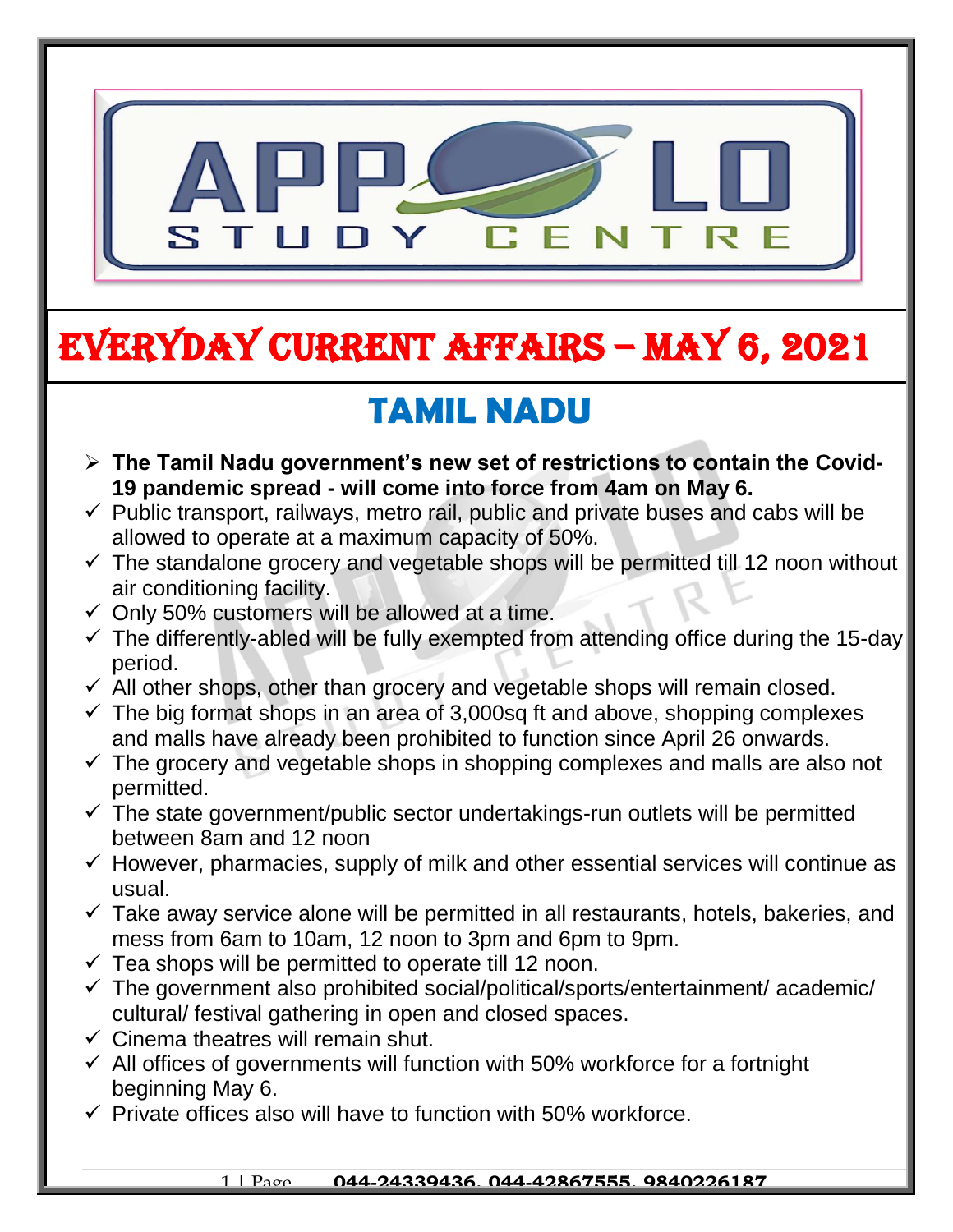## **NATIONAL**

- **The Centre - has allowed 20 entities, including Swiggy, Dunzo and SpiceJet, to carry out experimental flights of drones "beyond visual line of sight (BVLOS)"**
- $\checkmark$  Accordingly, restaurant, medicine and grocery delivery aggregators, including Swiggy and Dunzo, will soon be able to deliver through drones in this pandemic.
- $\checkmark$  In this regard, the test runs in controlled environments have already started.
- $\checkmark$  The Union aviation ministry said in a statement on May 5 it has "granted" conditional exemption from Unmanned Aircraft System (UAS) Rules, 2021, to these 20 entities.
- $\checkmark$  Once this protocol is established after successful experimental flights, drones could be used for various purposes like delivering Covid vaccines, medicines and meals, while ensuring safety and security issues.
- $\checkmark$  Last-mile delivery through drones is difficult in India because rooftops do not have clear landing zones and are often obstructed with power lines
- $\checkmark$  India is preparing for drones operations "beyond line of sight"
- $\checkmark$  It basically means flying them over a distance where the operator can't see this "remotely piloted aircraft (RPA)" during the flight while piloting it to the destination and back.
- $\checkmark$  Once successful, this will eventually pave the way for hi-tech purposes like using drones for deliveries, e-commerce and even air taxis in those areas of India where there are no security concerns for using them.
- $\checkmark$  Except some "red zones" like those in vicinity of airports, international borders and sensitive installations, drone operations are allowed, subject to clearances in other areas.
- $\checkmark$  As of now, drones have to flown while remaining in the visual range of the operator.

#### **SUPREME COURT VERDICT**

- **On May 5, the Supreme Court - refused to re-examine its 1992 verdict, which put a cap of 50% on quota**
- $\checkmark$  The apex court turned down the plea made by various states that the ceiling fixed by court be scrapped and they be allowed to grant reservation beyond it.
- $\checkmark$  A five-judge Constitution bench said the Supreme Court's three decade-old verdict in the Indra Sawhney case has stood the test of time.
- $\checkmark$  The bench comprised of Justices Ashok Bhushan, L Nageswara Rao, S Abdul Nazeer, Hemant Gupta and S Ravindra Bhat
- $\checkmark$  It had unanimously decided that the quota cap was fixed "to achieve principle of equality and with an object to strike a balance which cannot be said to be arbitrary or unreasonable".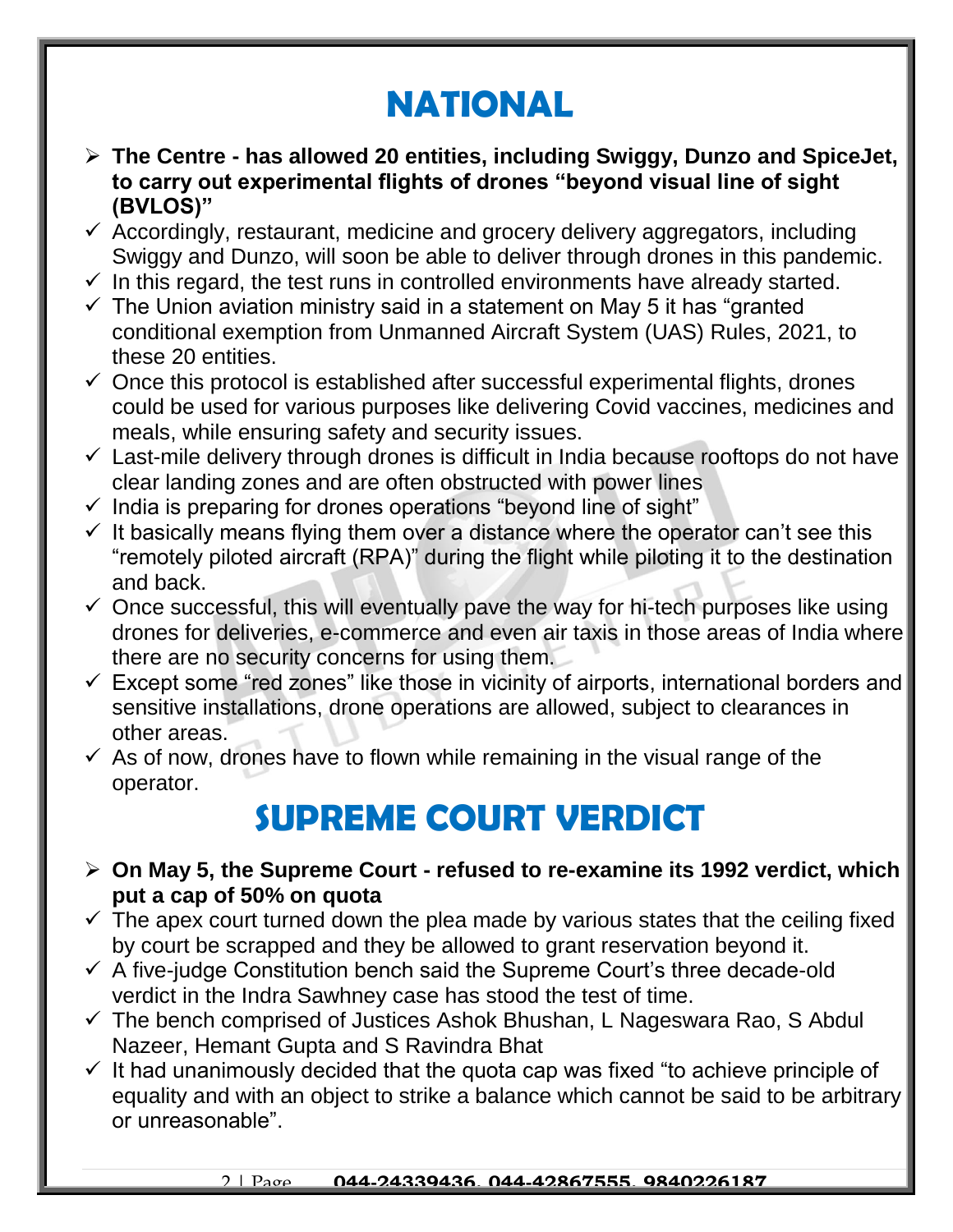#### **MAY HAVE IMPACT ON EWS QUOTA**  $\triangleright$  SC refuses to revisit 1992 which also breaches the 50% Indira Sawhney judgement, rule; case is pending before SC which fixed reservation > SC strikes down Maharashtra limit at 50%, except in **State Reservation for Socially** 'extraordinary circumstances' and Educationally Backward Classes Act, 2018, which seeks  $\triangleright$  5-judge Constitution bench to extend education and jobs says 50% cap was fixed 'to achieve principle of equality quota to Marathas in excess of and with an object to strike 50% fixed by SC a balance which cannot  $\blacktriangleright$  Separate quota for be said to be arbitrary or Marathas violates right to unreasonable' equality under Article 14 and  $\blacktriangleright$  The verdict may have due process of law under implications on EWS quota, Article 21, says SC

- $\checkmark$  The verdict may have implications on reservation to economically weaker sections (EWS), which also breaches the 50% rule and the matter is pending before SC.
- $\checkmark$  Almost all the state governments presented their case with unity before the Supreme Court to press for removal of the cap.
- $\checkmark$  The bench, however, stood firm, holding that the 50% cap can be breached only in extraordinary and exceptional cases.
- $\checkmark$  The SC also declared that the Maharashtra state law to grant reservation to Maratha community unconstitutional and held that the community is not socially and educationally backward to be eligible to be brought within the ambit of affirmative action.
- **On May 5, the Supreme Court – declared by a majority that only the President ( i.e. the Centre) can take decisions for declaring socially and educationally backward communities for granting reservation**



3 | Page **044-24339436, 044-42867555, 9840226187**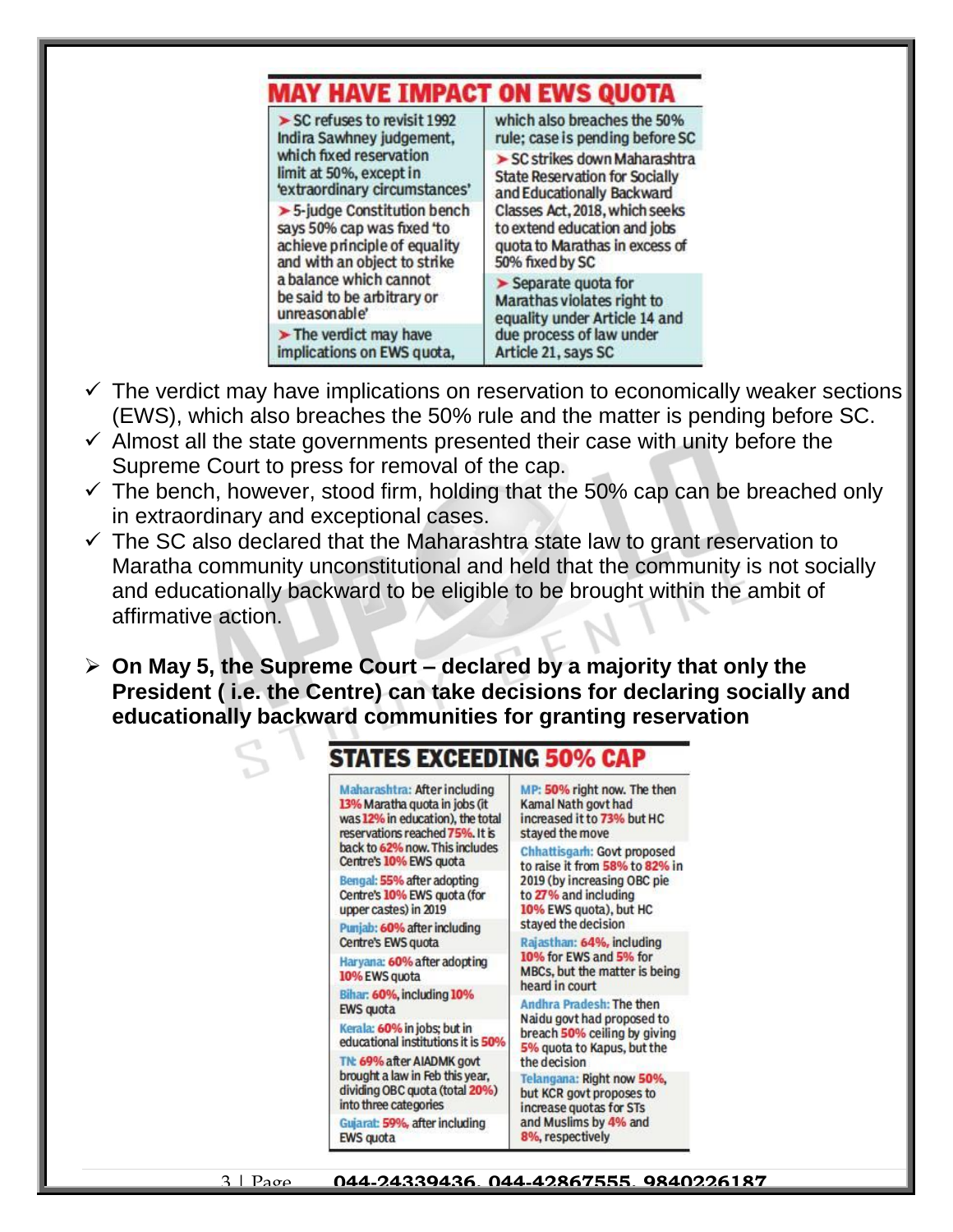- $\checkmark$  In this regard, the apex court had upheld the 102nd constitutional amendment denuding the power of states
- $\checkmark$  A five-judge Constitution bench of Justices Ashok Bhushan, L Nageswara Rao, S Abdul Nazeer, Hemant Gupta and S Ravindra Bhat was unanimous on the validity of the 102nd constitutional amendment
- $\checkmark$  However, the judges differed on the implication of the amendment for recognising socially and educationally backward classes (SEBCs).
- $\checkmark$  The majority, comprising Justices Rao, Gupta and Bhat, concluded that the amendment has taken away the power of states to decide on designating SEBCs and now only the President can take a decision.
- $\checkmark$  However, Justices Bhushan and Nazeer held that states can also identify SEBCs for granting reservation in their respective territories

 $\checkmark$  They contended that there would be two lists — central and State lists — of backward communities as has been the practice for the last 68 years.

#### **INTERNATIONAL**

- **On May 5, the World Health Organisation – issued fresh guidelines for limiting sodium content**
- $\checkmark$  It had noted that excessive salt in food and beverages is putting people at greater risk of potentially fatal heart disease and strokes
- $\checkmark$  According to WHO, an estimated 11 million deaths globally are associated with poor diet each year, including 3 million attributable to high sodium intake
- $\checkmark$  Sodium chloride is the chemical name for salt and sodium is a mineral that regulates the amount of water in the body.
- $\checkmark$  In many wealthy countries, and increasingly in lower income nations, a significant proportion of sodium in the diet comes from manufactured foods such as bread, cereal, processed meats and dairy products including cheese
- $\checkmark$  The norms have been issued for 64 food and drink categories and are aimed at guiding authorities in its 194 member states.
- $\checkmark$  For example, potato chips should contain a maximum of 500 mgs of sodium per100g serving, pastries up to 120 mgs and processed meats up to 360mgs, according to the WHO.
- $\checkmark$  Excess dietary sodium intake increases blood pressure and consequently increases the risk of cardiovascular diseases.
- $\checkmark$  Cardiovascular diseases are the leading cause of deaths from non-communicable diseases worldwide, responsible for 32% of all deaths
- $\checkmark$  High sodium intake is associated with obesity, chronic kidney disease and gastric cancer
- $\checkmark$  The WHO recommends that people consume less than 5g of salt (or less than 2g) of sodium) per day.
- $\checkmark$  Its global target, set in 2013, is for a 30% reduction in the population average intake of salt by 2025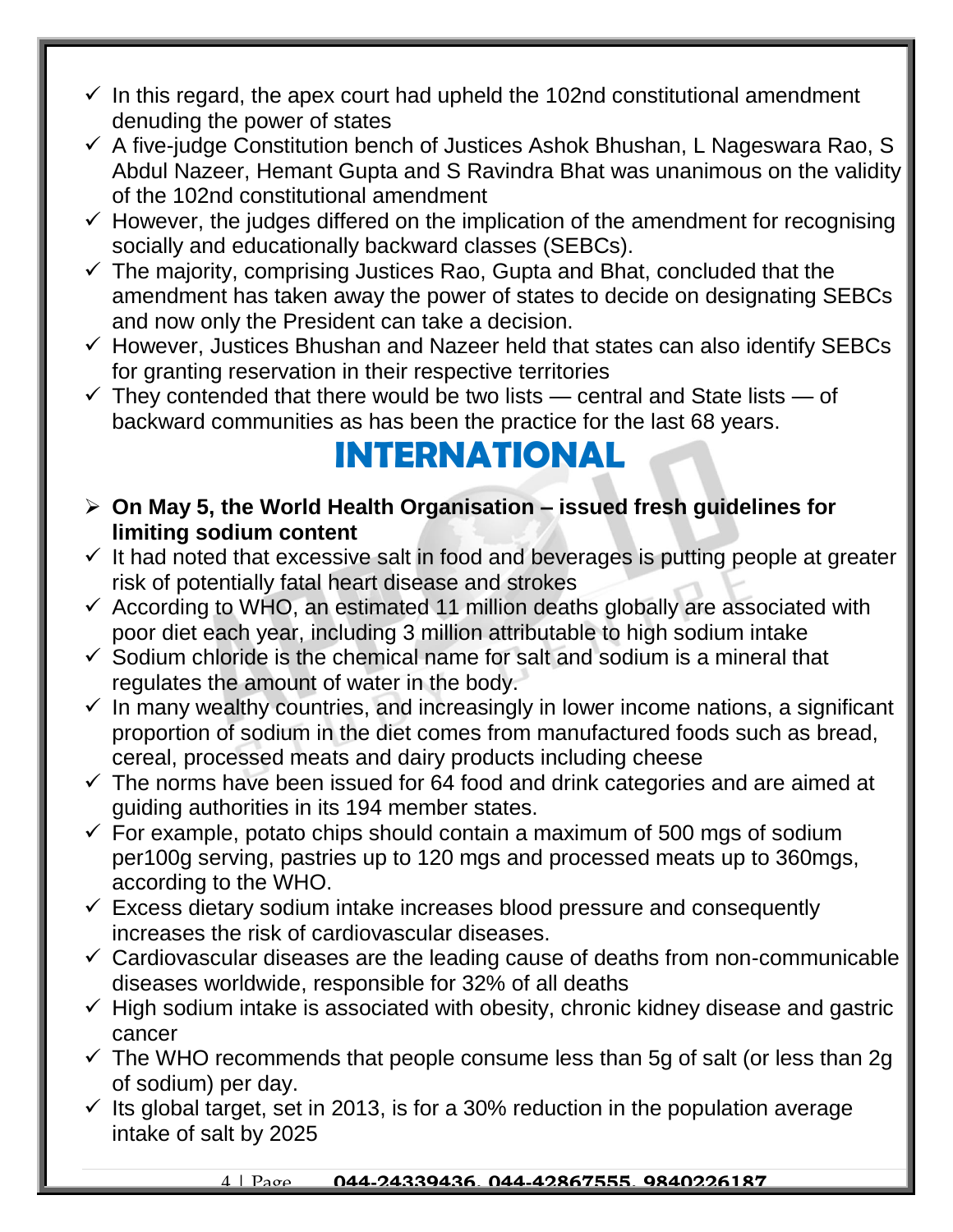# **SCIENCE, TECHNOLOGY & ENVIRONMENT**

- **Hyderabad-based Natco Pharma - has filed for a compulsory licencing (CL) for a waiver of patent rights to manufacture rheumatoid arthritis drug Baricitinib**
- $\checkmark$  This is the first instance of a pharma company taking the compulsory licencing route to launch a Covid-19 drug in India
- $\checkmark$  The patent is owned by US drugmaker Incyte Holdings, with a license to Eli Lilly, which markets the drug under the Olumiant brand name.
- $\checkmark$  Under the TRIPS Agreement, compulsory licences are legally recognised means to overcome barriers in accessing affordable medicines
- $\checkmark$  The CL, if granted, will help in improving the accessibility and affordability of the drug, bringing its price down substantially.
- $\checkmark$  At present, a limited quantity of the patented drug is available in the country, and that too, at an exorbitant price



- $\checkmark$  The application has been filed under Section 92 of the Patents Act, which can be invoked by the Centre due to a national emergency, circumstances of extreme urgency or in case of public non-commercial use.
- $\checkmark$  The USFDA granted emergency authorisation for Baricitinib in combination with Remdesivir in November last year.
- $\checkmark$  In its application, Natco has cited the unmet medical needs due to the lack of supply and affordability amidst the grave and life-threatening national public health emergency caused by the second Covid wave as the main grounds for seeking the CL.
- $\checkmark$  Under the World Trade Organization TRIPS Agreement, CLs are legally recognised means to overcome barriers in accessing affordable medicines.
- $\checkmark$  Under the rules, governments allow a company to manufacture a patented drug without the consent of the innovator firm.
- $\checkmark$  In 2012, Natco became the first company to get a compulsory licence in India, which was related to a cancer drug called Nexavar.
- $\checkmark$  In its application, Natco has urged the Controller General of Patents to grant it a CL to manufacture and market Baricitinib, both as bulk API (active pharmaceutical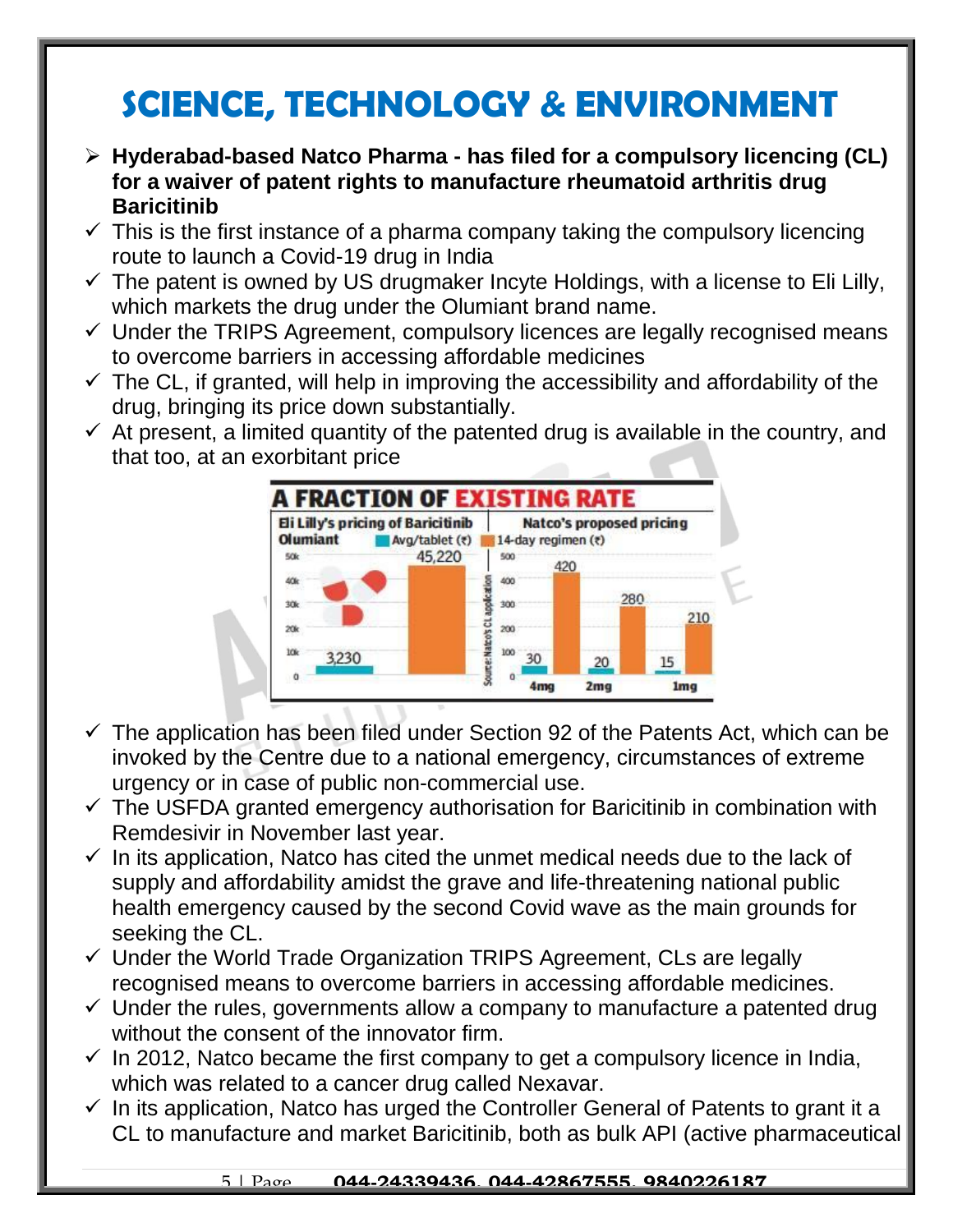ingredient) and finished dosage only for Covid treatment in India till the pandemic prevails.

 $\checkmark$  It is also willing to pay a 7% royalty on net profits from Baricitinib sales to the patent-holder.

# **DEFENCE**

- **Three more French-origin Rafale fighters - were scheduled to touch down in India, after mid-air refuelling by tankers of France and UAE, on May 5**
- $\checkmark$  The three new jets will add to the 17 such omni-role fighters already available in the country
- $\checkmark$  The jets have a combat range of 780km to 1,650km without mid-air refuelling.
- IAF will get all the 36 twin-engine Rafales, contracted under the ₹59,000 crore deal signed with France in September 2016, by next year.
- $\checkmark$  The first Rafale squadron, 17 'Golden Arrows' Squadron, is already operational at the Ambala airbase.
- $\checkmark$  The second, 101 `Falcons' Squadron, in turn, will now come up at the Hasimara airbase in West Bengal.
- $\checkmark$  The 4.5-generation Rafales are armed with long stand-off weapons like the over 300km range 'Scalp' air-to-ground cruise missiles.
- $\checkmark$  The fighters are also being equipped with the top-notch Meteor air-to-air missiles, which, with a strike range of 120 to 150km, can outgun any missile that can currently be unleashed by Pakistani or Chinese jets.
- $\checkmark$  IAF has also ordered the "Hammer" air-to-ground precision-guided munitions for the Rafales.

## **ECONOMY**

- **On May 6, the Reserve Bank of India - extended relief to individuals and small businesses who have loans up to ₹25 crore**
- $\checkmark$  The RBI had allowed them to seek a loan restructuring if they are affected by the second wave of Covid-19.
- Further, the central bank had announced a ₹50,000 crore liquidity window to ramp up healthcare infrastructure

#### ₹50K CR WTNDOW

RBI also provides a ₹50,000 crore liquidity window to ramp up healthcare infrastructure

 $\blacktriangleright$  Under the scheme. banks can lend to those involved in the war against Covid, including vaccine manufacturers & importers or suppliers of vaccines and priority medical devices

6 | Page **044-24339436, 044-42867555, 9840226187**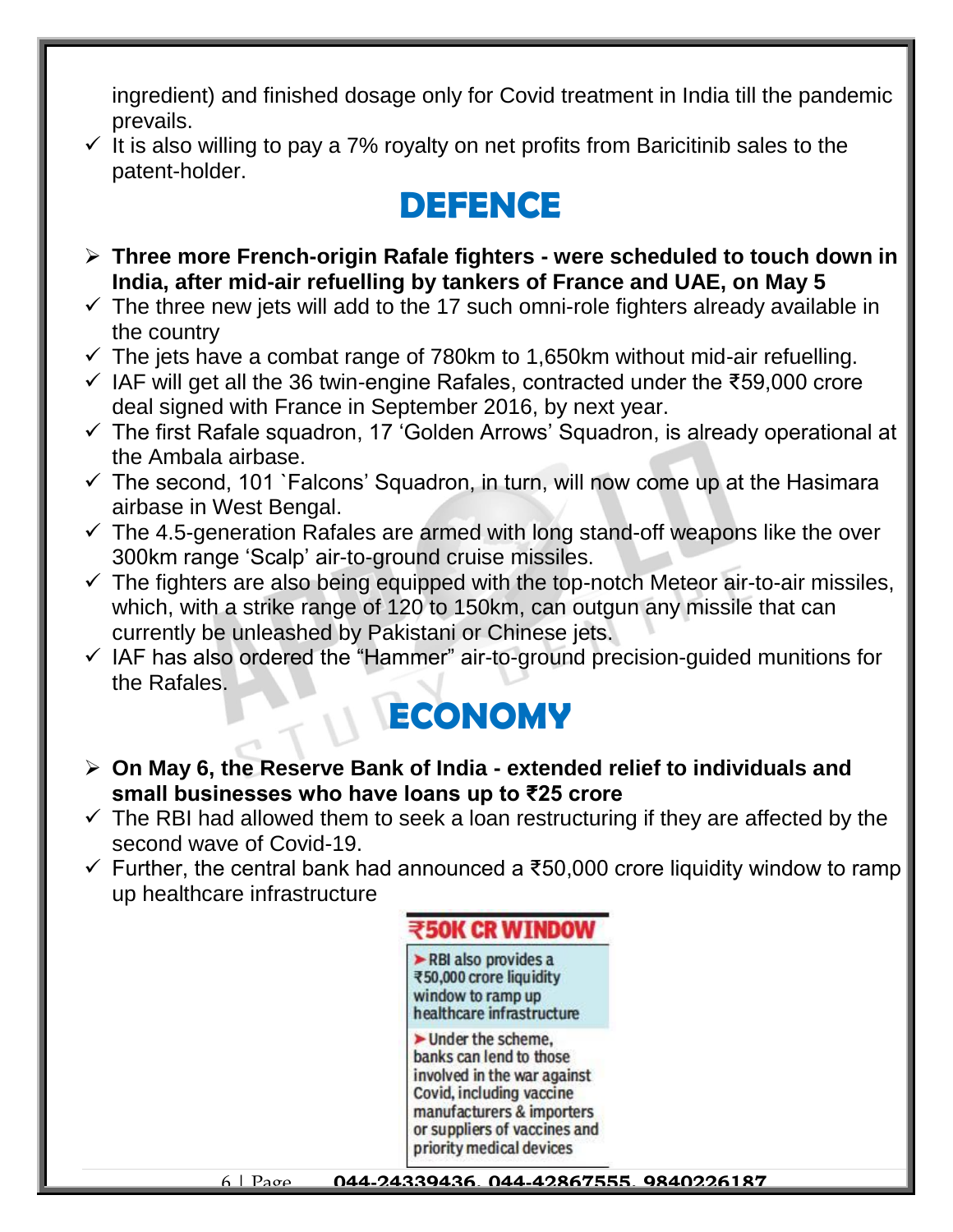- $\checkmark$  The loan recast will be available to individuals and small and medium enterprises that did not restructure their loans in 2020 which were classified as standard accounts till March 2021.
- $\checkmark$  The scheme will cover home and other personal loans also
- $\checkmark$  RBI also allowed lenders to provide relief to small and individual borrowers, who had availed of the restructuring option last year.
- Under the ₹50,000 crore scheme, banks can lend to those involved in the war against Covid
- $\checkmark$  This includes vaccine manufacturers, importers or suppliers of vaccines and priority medical devices, hospitals and dispensaries, pathology labs, manufacturers and suppliers of oxygen and ventilators, importers of vaccines and Covid related drugs, logistics firms and also patients for treatment.
- $\checkmark$  The banks are being incentivised for quick delivery of credit under the scheme to such lending up to March 31, 2022.
- $\checkmark$  Lenders can prevent small loans from going bad by doing a customised restructuring and giving them an additional two years to repay.
- $\checkmark$  This relief will cover 85%-90% of all bank borrowers in India.

#### **AWARDS**

 **Justice Gita Mittal – has been conferred the prestigious Arline Pacht Global Vision Award for 2021**



- $\checkmark$  Justice Gita Mittal, the former chief justice of J&K high court is the first Indian jurist to receive this award
- $\checkmark$  The award has been given by the International Association of Women Judges (IAWJ), an organisation of 6,000 women judges from over 100 countries
- $\checkmark$  The award will be presented on May 7 at IAWJ's biennial conference to be organised virtually by the New Zealand Association of Women Judges in Auckland.
- $\checkmark$  Justice Mittal is currently chairperson of the Broadcasting Content Complaints Council (BCCC), a regulatory body for non-news television channels in India.
- $\checkmark$  She is also the first woman to head BCCC.
- $\checkmark$  She has been recognised for many of her initiatives she had taken during her 28month tenure as chief justice of the J&K high court.